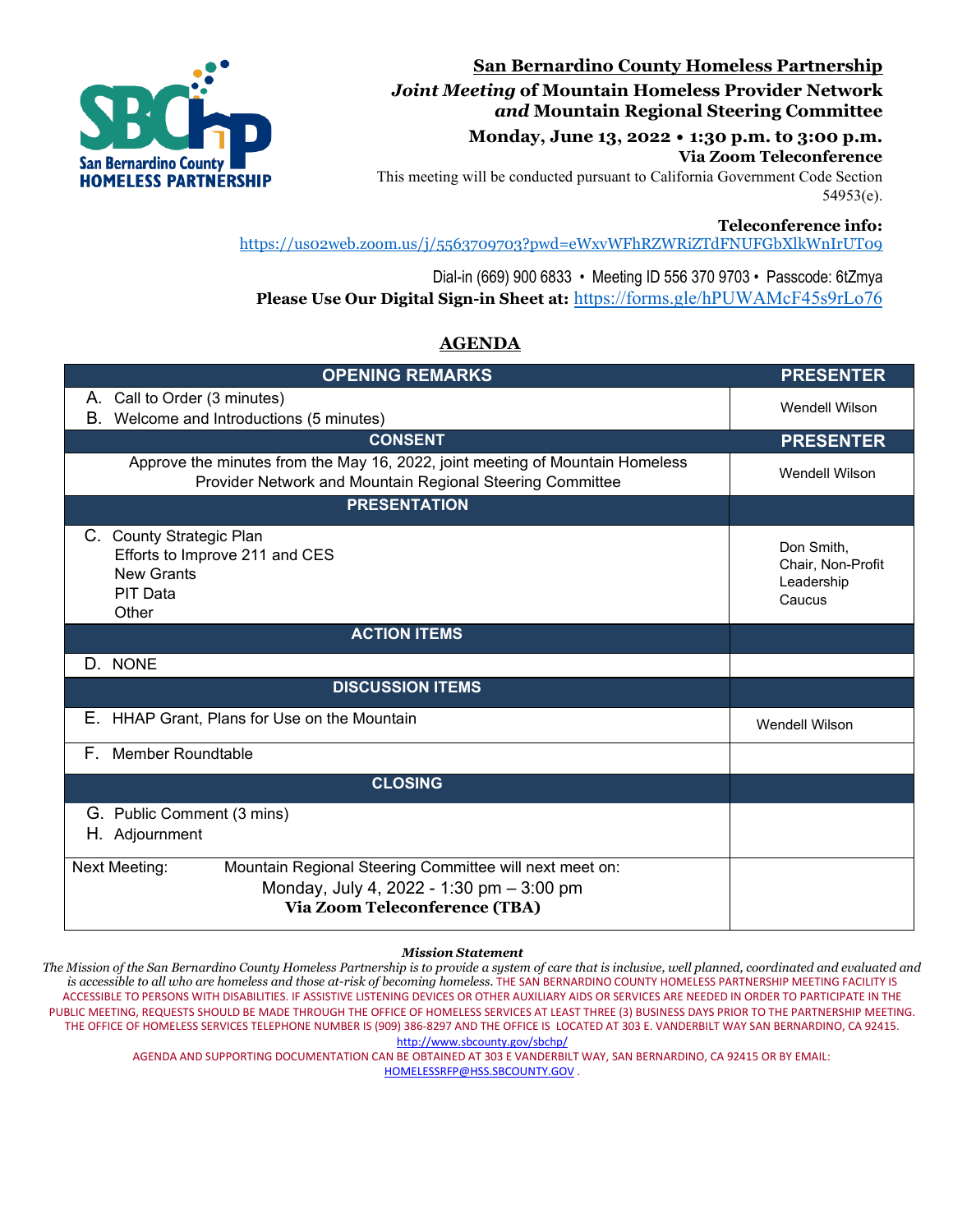# **Minutes for San Bernardino County Office of Homeless Services Joint meeting of the Mountain Homeless Provider Network (HPN) and Mountain Regional Steering Committee (MRSC)**

Date May 16, 2022 Time: 1:30pm-3:00pm Location: Zoom Meeting # 556 370 9703

| Minutes recorded and transcribed by: Natalie Schroeder, Secretary, CHI |                  |                                                                                                                                                                                                                                                                                                                                                                                                                                                                                                                       |  |  |  |  |
|------------------------------------------------------------------------|------------------|-----------------------------------------------------------------------------------------------------------------------------------------------------------------------------------------------------------------------------------------------------------------------------------------------------------------------------------------------------------------------------------------------------------------------------------------------------------------------------------------------------------------------|--|--|--|--|
| <b>OPENING REMARKS</b>                                                 | <b>PRESENTER</b> | <b>ACTION/OUTCOME</b>                                                                                                                                                                                                                                                                                                                                                                                                                                                                                                 |  |  |  |  |
| Call to Order<br>Welcome and Introductions                             | Wendell Wilson   | The meeting was called to order at 1:41 p.m. by Wendell Wilson.<br>This meeting was conducted via teleconference pursuant California Government Code Section<br>$\blacksquare$<br>$54953(e)$ .<br>Attendees were welcomed and roll call of members was taken<br>$\blacksquare$<br>Attendance (QUORUM NOT PRESENT)<br><b>MRSC Voting Members Present:</b><br>Wendell Wilson – Mountain Homeless Coalition<br>Tristin Alfred - DBH HOST team<br>Quinton Page – DOVES<br>Carol Kinzel – Rim Communities Resource Network |  |  |  |  |
|                                                                        |                  | <b>MRSC Voting Members Absent:</b><br>Sue O'Strander – City of Big Bear Lake<br>Aaron Scullin - Rim Family Services<br>Shonda Szabo - Bear Valley Unified School District<br>Abby Savich – Mountains Community Hospital                                                                                                                                                                                                                                                                                               |  |  |  |  |
| <b>CONSENT ITEMS</b>                                                   |                  |                                                                                                                                                                                                                                                                                                                                                                                                                                                                                                                       |  |  |  |  |
| Minutes of April 4, 2022                                               |                  | In the absence of a quorum, this item was tabled. An electronic vote was taken on May 19, 2022, to<br>approve the minutes of the April 4, 2022 meeting as they were presented. The motion unanimously<br>carried.                                                                                                                                                                                                                                                                                                     |  |  |  |  |
| <b>PRESENTATION</b>                                                    |                  |                                                                                                                                                                                                                                                                                                                                                                                                                                                                                                                       |  |  |  |  |
| <b>NONE</b>                                                            |                  |                                                                                                                                                                                                                                                                                                                                                                                                                                                                                                                       |  |  |  |  |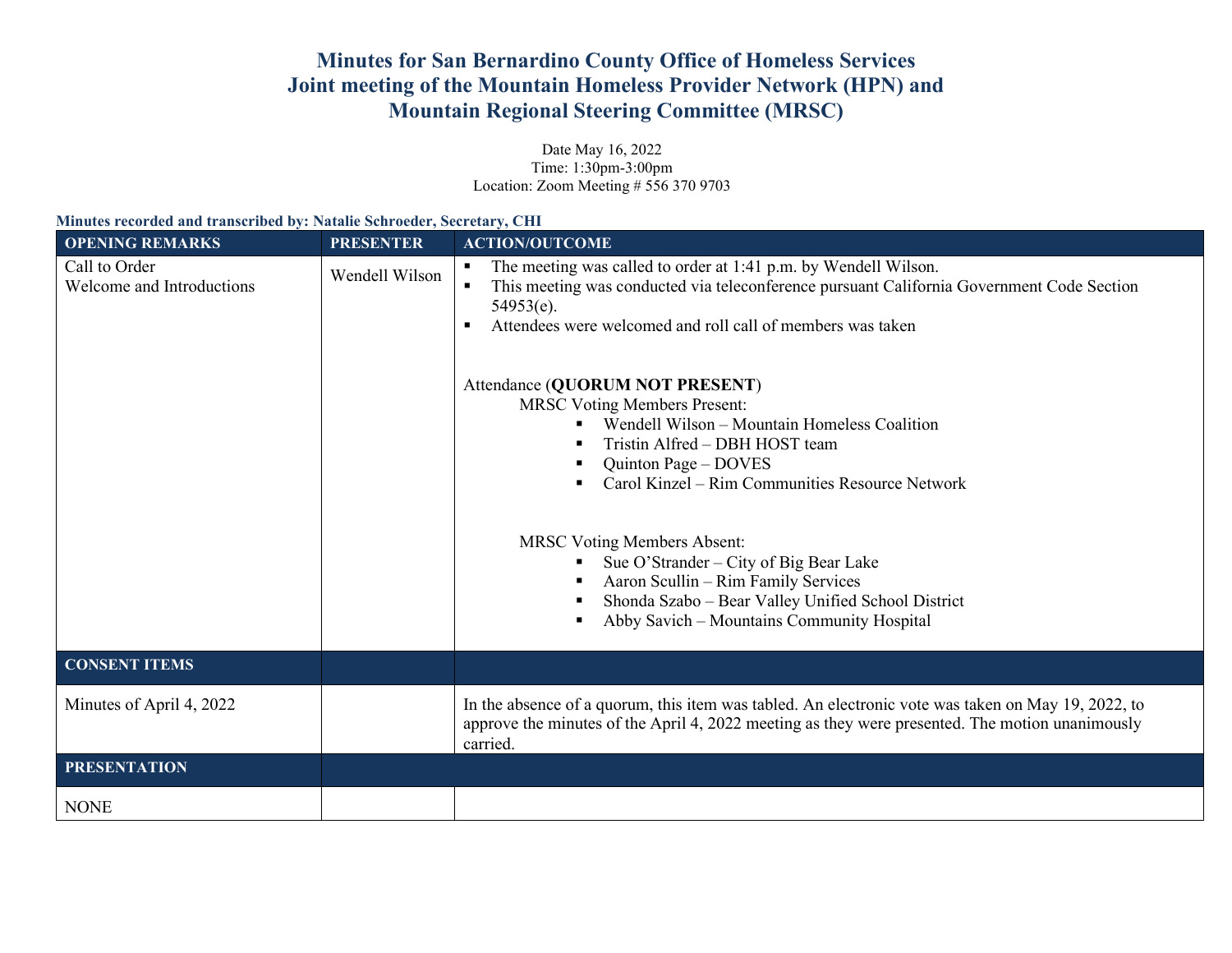| <b>ACTION ITEMS</b>                         |                                                                                                                                                                                                                                                                                                                                                                                                                                                                                                                                                                                                                                                                                                                                                                                                                                                                                                                                                                                                                                                                                                                                                                                                                                                                                                                                                                                                                                                                                                                                                                                                            |
|---------------------------------------------|------------------------------------------------------------------------------------------------------------------------------------------------------------------------------------------------------------------------------------------------------------------------------------------------------------------------------------------------------------------------------------------------------------------------------------------------------------------------------------------------------------------------------------------------------------------------------------------------------------------------------------------------------------------------------------------------------------------------------------------------------------------------------------------------------------------------------------------------------------------------------------------------------------------------------------------------------------------------------------------------------------------------------------------------------------------------------------------------------------------------------------------------------------------------------------------------------------------------------------------------------------------------------------------------------------------------------------------------------------------------------------------------------------------------------------------------------------------------------------------------------------------------------------------------------------------------------------------------------------|
| Vote to Recommend that ICH<br>Approve HHAP2 | In the absence of a quorum, an electronic vote was taken on May 19,2022 to recommend to the ICH to<br>approve the HHAP2 grant. The motion unanimously carried.                                                                                                                                                                                                                                                                                                                                                                                                                                                                                                                                                                                                                                                                                                                                                                                                                                                                                                                                                                                                                                                                                                                                                                                                                                                                                                                                                                                                                                             |
| <b>DISCUSSION ITEMS</b>                     |                                                                                                                                                                                                                                                                                                                                                                                                                                                                                                                                                                                                                                                                                                                                                                                                                                                                                                                                                                                                                                                                                                                                                                                                                                                                                                                                                                                                                                                                                                                                                                                                            |
| HHAP2 Update                                | Only one grant is applying for HHAP2 from the mountain region – Mountain Homeless Coalition.<br>The evaluation of two non-profits that submitted applications for the youth project, Family Assistance and<br>Brilliant Corners, is being conducted.                                                                                                                                                                                                                                                                                                                                                                                                                                                                                                                                                                                                                                                                                                                                                                                                                                                                                                                                                                                                                                                                                                                                                                                                                                                                                                                                                       |
| HHAP3 Update                                | There will be more details provided in spring or summer. It will have a 1-year overlap with HHAP2.                                                                                                                                                                                                                                                                                                                                                                                                                                                                                                                                                                                                                                                                                                                                                                                                                                                                                                                                                                                                                                                                                                                                                                                                                                                                                                                                                                                                                                                                                                         |
| Member Roundtable                           | Beginning May 1 <sup>st</sup> , full scope coverage Medical has expanded for individuals over age 50<br>regardless of immigration status. They just have to meet the income guidelines.<br>MHC is looking into getting Trauma Informed Training for their employees.<br>$\bullet$<br>Around 30 individuals have received an Emergency Housing Voucher with some still applications<br>pending. In addition, the Housing Authority is still accepting and reviewing applications. So far, 3<br>people have been housed with a voucher via assistance from MHC and Brilliant Corners. The<br>Latter-day Saints have provided a grant for their thrift store to purchase furniture and appliances<br>for newly housed individuals. Donations of items have also been received. There is a surplus of<br>certain items that can be given to other service providers upon request. Contact Wendell Wilson<br>for more details.<br>DOVES has increased their Emergency Food and Shelter Program funding to bolster their<br>$\bullet$<br>Transitional Living Program for survivors of domestic violence on the mountain.<br>A group of churches in the Crestline and Lake Gregory area want to do outreach to people<br>$\bullet$<br>experiencing chronic homelessness on the mountain. They currently have people training to do<br>outreach and are talking about occasionally having outreach events with showers, food, and other<br>services. This is pending. More information will be provided at later date.<br>We need a new voting member on the Committee who represents the government.<br>$\bullet$ |
| <b>CLOSING</b>                              |                                                                                                                                                                                                                                                                                                                                                                                                                                                                                                                                                                                                                                                                                                                                                                                                                                                                                                                                                                                                                                                                                                                                                                                                                                                                                                                                                                                                                                                                                                                                                                                                            |
| Public Comment                              | The date of ICH voting on HHAP3 depends on when all of the Regions submit their results.<br>$\bullet$<br>On May 18, 2022, the PITC is being discussed and on May 25, 2022, there will be a meeting to<br>$\bullet$<br>officially accept the results of the HHAP, 211, and Youth applications for the 5 Regions.<br>The first Saturday of each month is the Arboretum's Bird Walk from 8am to 10am.<br>There is a Community Day Event taking place at Skypark on May 19, 2022 from 10am-6pm.<br>$\bullet$<br>MHC has been invited to have a table at the event. Afterwards, the Lake Arrowhead Chamber of<br>Commerce is having an event from 4-6pm.<br>MHC is still searching for ways to bring more housing to the mountain and are looking into tiny<br>homes, warming shelters, and converted school buildings.                                                                                                                                                                                                                                                                                                                                                                                                                                                                                                                                                                                                                                                                                                                                                                                         |